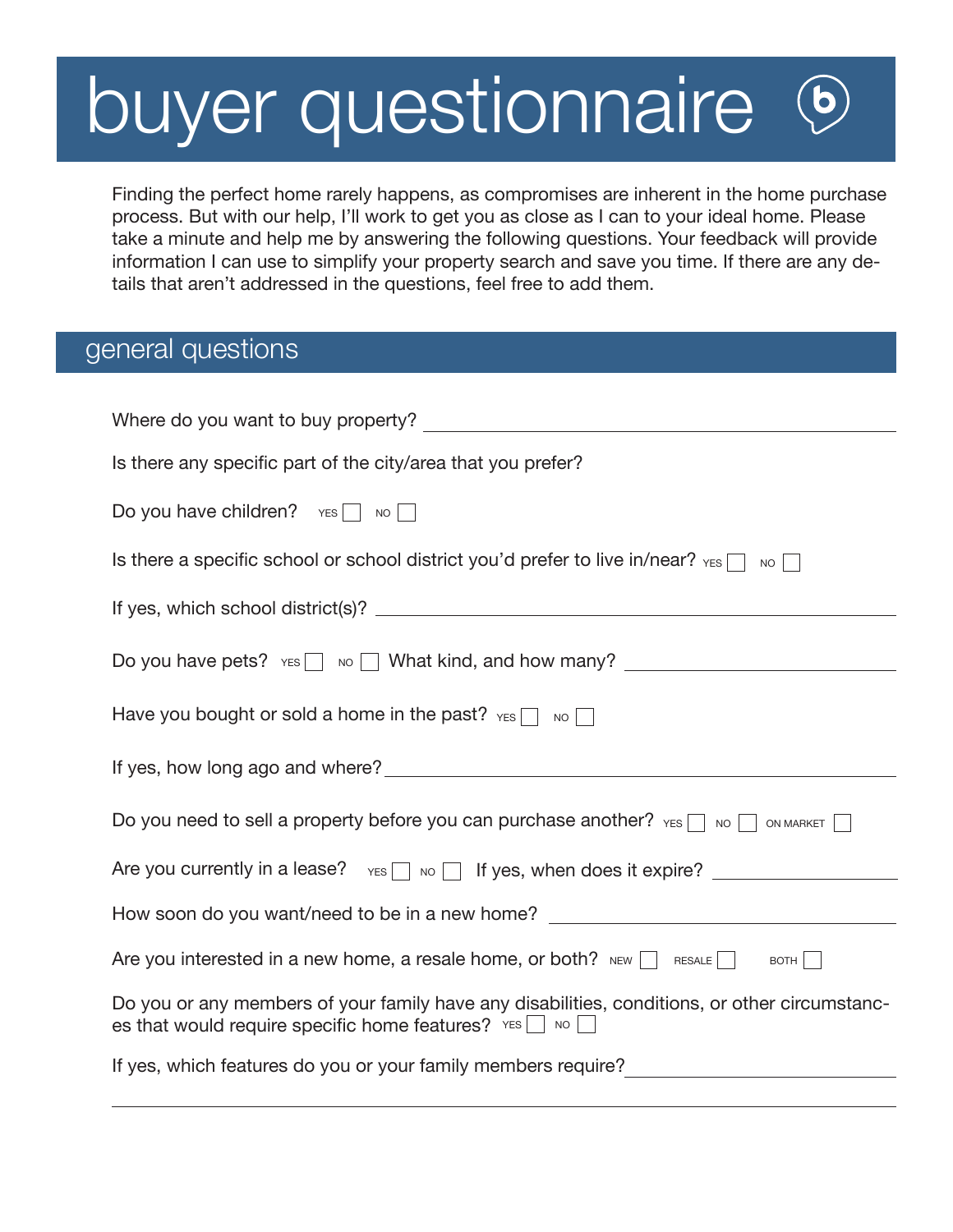## financing and pricing

| Have you arranged financing yet? $YES$ No $\Box$                                                                                  |
|-----------------------------------------------------------------------------------------------------------------------------------|
| Do you need assistance in locating financing? $YES$ No $\Box$                                                                     |
| Have you been pre-qualified, pre-approved, or otherwise informed as to what your maximum<br>purchase amount is? $YES$ NO          |
| If yes, what amount have you been pre-qualified/pre-approved for?                                                                 |
| If yes, will your financial company issue a pre-qualified/pre-approval letter stating this<br>amount? $YES \n\bigcap_{N \in S} N$ |
| Do you have enough funds in your account to cover earnest money (typically 1 percent of the<br>purchase price)? $YES$ No [        |
| What monthly payment range would you feel comfortable with? ____________________                                                  |
| Will you require down payment assistance? $v_{ES}$ No $\Box$                                                                      |
| your new home                                                                                                                     |
|                                                                                                                                   |
|                                                                                                                                   |
| Is a master bathroom important to you? $YES$ No $\Box$                                                                            |
| If yes, which would your prefer: 1/2 BATH 3/4 BATH FULL BATH 3-PIECE BATH                                                         |
| What square footage do you prefer? UNDER 1,000 1,000-2,000 2,000-3,000   OVER 3,000                                               |
| Do you want a basement? $v_{ES}$<br>NO NO PREFERENCE                                                                              |
| If yes, which style?<br><b>UNFINISHED</b><br>PARTIALLY FINISHED<br><b>TOTALLY FINISHED</b><br>WALK-OUT                            |
| Is air conditioning important to you? $YES \nightharpoonup \nightharpoonup \nightharpoonup$                                       |
| Open floor plan? $YES \n\bigcap_{N \cup \Box} N$<br>An office or study? YES<br>NO                                                 |
| Formal dining room? YES vo<br><b>NO</b>                                                                                           |
| Do you want a garage? YES NO NO PREFERENCE                                                                                        |
| If yes, how many garage spaces? $\Box$<br>NO PREFERENCE<br>$2$  <br>$\mathbf{3}$<br>$4+$                                          |
| If yes, do you want a heated garage?<br>YES<br>NO PREFERENCE<br><b>NO</b>                                                         |